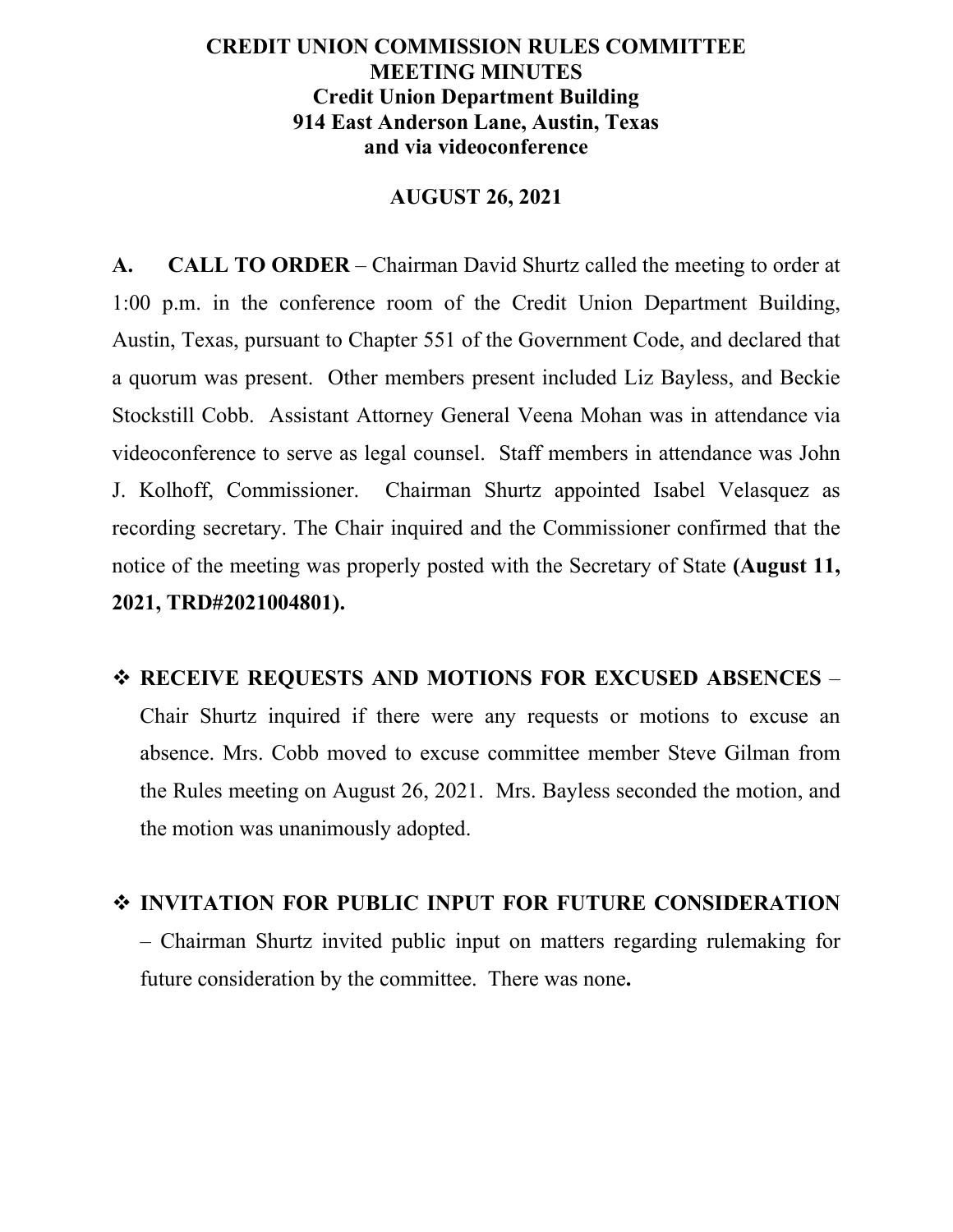#### **B. RECEIVE MINUTES OF PREVIOUS MEETING (March 4, 2021)**

Mrs. Bayless moved to approve the minutes of March 4, 2021, as presented. Mrs. Cobb seconded the motion, and the motion was unanimously adopted.

#### **C. MANDATORY RULE REVIEW**

**(a)** It was the consensus of the Committee, and no objections, that 7 , Texas Administrative Code, Part 6, Chapter 91, Subchapter D (Powers of Credit Unions), Subchapter M (Electronic Operations), and Subchapter N (Emergency or Permanent Closing of Office or Operations) be handled as one motion as no changes or comments were received to the proposed existing rules during the comment period:

Mrs. Cobb moved to recommend that the Committee find that the reasons for adopting the rules in **7 Texas Administrative Code, Part 6, Chapter 91, Subchapters D, M, and N** continue to exist and that the Commission readopt the rules in these subchapters. Mrs. Bayless seconded the motion and the motion was unanimously adopted.

**(b) Approve for Publication and Comment Proposed Amendments to 7 Texas Administrative Code, Part 6, Chapter 91, Subchapter A, Section 91.121 Concerning Complaint Notices and Procedures.** Commissioner Kolhoff briefly explained that the proposed amendments are to implement amendments to Finance Code, Section 15.408 that resulted from the passage of SB 707. The Finance Code, Section 15.408 provides that the Commission shall maintain a system to promptly and efficiently act on complaints filed with the Credit Union Department (Department). He further noted that the proposed rule changes incorporate the redesign of Finance Code, Section 15.408 from provisions previously found in Section 15.409 and further amendments, providing for additional data element tracking and annual reporting related to complaints filed with the Department against state-chartered credit unions.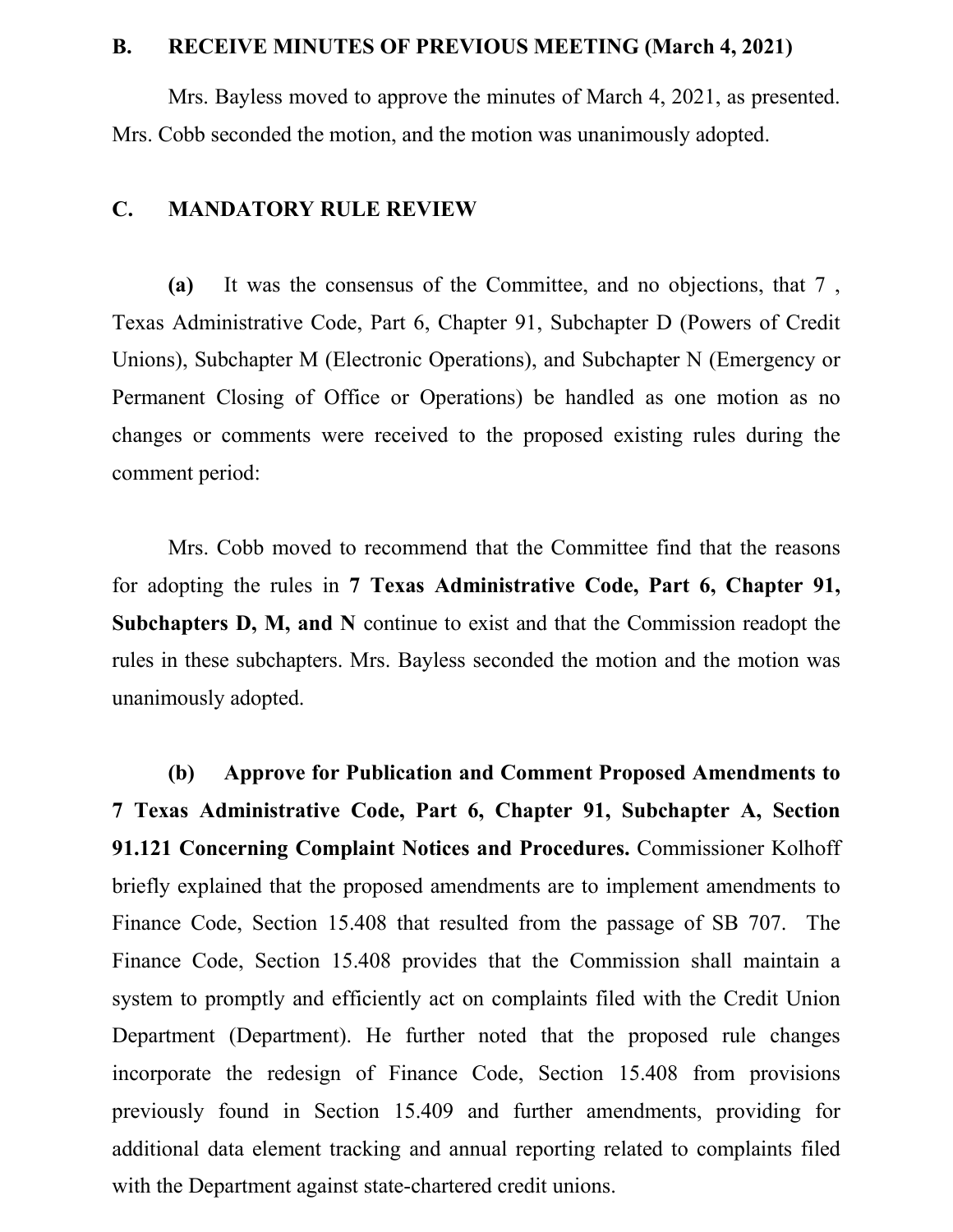After a short discussion, Mrs. Bayless made a motion to recommend that the Commission approve for publication and comment the proposed rule **7 Texas Administrative Code, Section 91.121** concerning complaint notices and procedures as presented, plus the edits to section  $(7)(A)$  of this rule, as discussed in the meeting. Mrs. Cobb seconded the motion, and the motion was unanimously adopted.

**(c) Approve for Publication and Comment Proposed Amendments to 7 Texas Administrative Code, Part 6, Chapter 91, Subchapter C, Section 91.301 Concerning Field of Membership.** Commissioner Kolhoff explained that the amended rule is proposed to: (1) ensure consistency with the field of membership language provided by the Texas Finance Code, Section 122.051; (2) recognize the growing consumer expectation of operational efficiencies obtained through safety and soundness implications of digital delivery of financial services; and (3) ensure competitiveness with the National Credit Union Administration (NCUA) field of membership rules. Commissioner Kolhoff further explained that the purpose of the proposed amendments to Section 91.301 are to remove the local service area definition, which exceeds the legislative requirements found in the Texas Finance Code, Section 122.051, and allow the Commissioner to consider an institution's ability to provide financial services through digital channels to meet the needs of its membership. The proposed amendments will provide credit unions the full extent of the field of membership provisions found the Texas Finance Code and will help ensure parity with both federal and foreign state credit unions doing business in Texas. Furthermore, the proposed changes within Section 91.301(a) remove the definition of local service area and related physical office requirement to allow the Commissioner to consider the ability of an institution to provide digital delivery channels as a viable option in its ability to serve its membership. Finally, the proposed deletion of Section 91.301(e)(2) removes the related physical office requirements for an approved underserved community field of membership,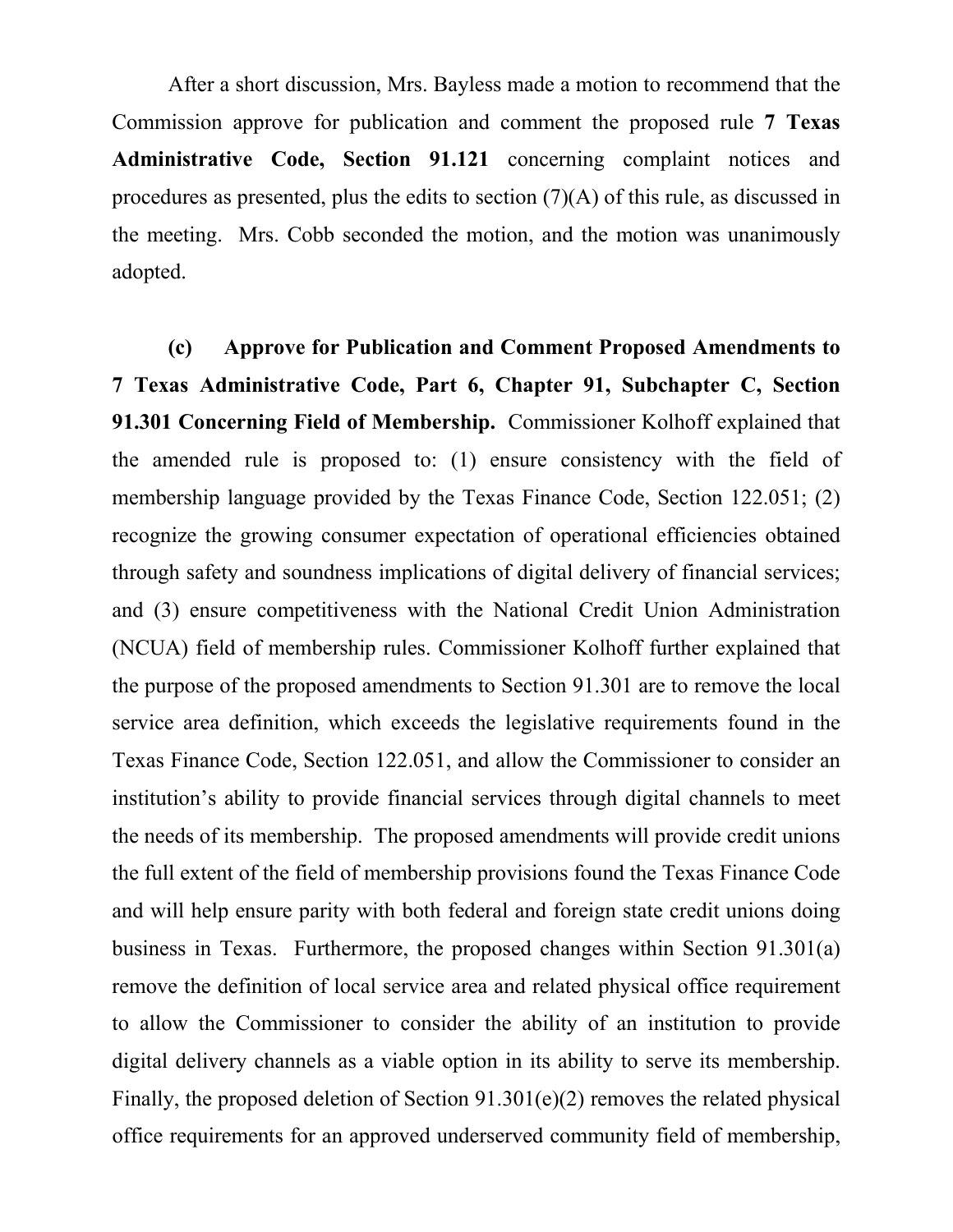to ensure the same consideration of digital delivery of financial services available to the Commissioner.

Committee Chairman Shurtz opened the floor to the public for discussion.

 **Melodie Durst, Executive Director, Credit Union Coalition of Texas**. Mrs. Durst explained they represent credit unions across the State in the regulatory and legislative process. Mrs. Durst thanked the Department for taking the necessary steps to propose these changes. Furthermore, the Coalition certainly supports those changes and is asking the Rules committee if they might consider one additional change in this draft. She referred the Committee to Section (a)(3) by suggesting removing the words "facilities and staffing" and insert the word "ability" which is used in other rules pertaining to other areas of performance by credit unions. She further explained the Commissioner is not charged with only looking at facilities and staffing in those areas, and it would seem reasonable that in this case he also given the ability to look at everything in its totality, rather than just facilities and staffing. It does not limit him, but actually expands his ability to look at their ability to provide the digital services.

After a lengthy discussion, Mrs. Cobb made a motion to recommend that the Commission approve for publication and comment the proposed rule **7 Texas Administrative Code, Section 91.301** concerning field of membership as presented, plus the edit to section (a)(3) of this rule, as discussed in the meeting. Mrs. Bayless seconded the motion and the motion was unanimously adopted.

**(d) Approve for Publication and Comment Proposed Amendments to 7 Texas Administrative Code, Part 8, Chapter 153 (Home Equity Lending).**  Commissioner Kolhoff reported that the interpretations in 7 **Texas Administrative Code**, Chapter 153 are administered by the Joint Financial Regulatory Agencies ("Agencies") consisting of the Texas Department of Banking, Department of Savings and Mortgage Lending, Office of Consumer Credit Commissioner, and